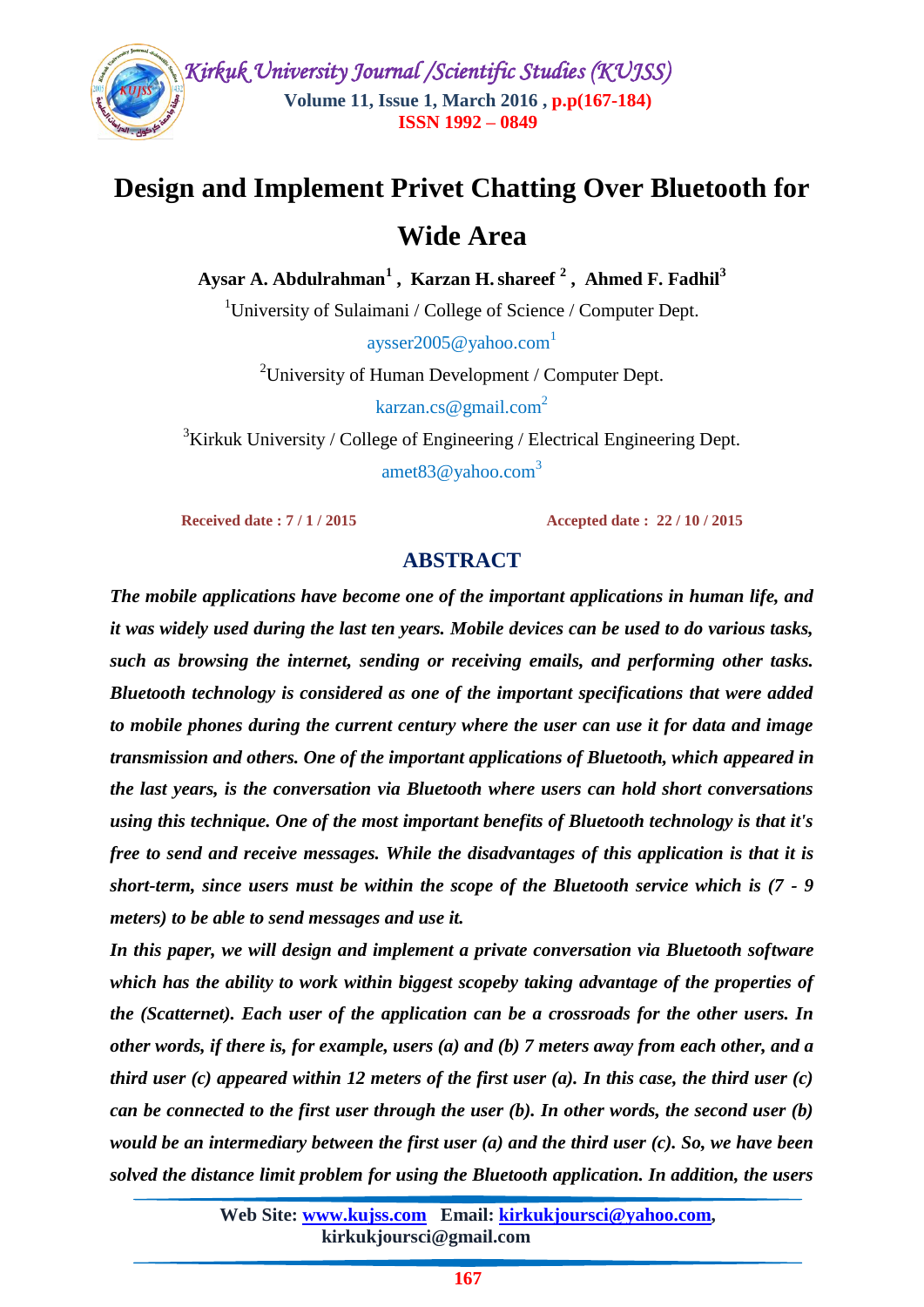

*are now able to chat as a group (not just peer-to-peer) in a private room with a wide range using the piconet and scatternet characteristics. Netbeans 5.5, Java 2 Micro Edition (J2ME), Bluetooth API (JSR-82), Nokia Pc Suites are the tools and technologies that have been used through building this application.*

*Keywords: Bluetooth, Piconet, Scatternet, Netbeans*

# **تصميم وتنفيذ برنامج محادثة جماعية خاصة باستخدام البموتوث ولمدى اوسع**

**2 ، كارزان حسين شريف <sup>1</sup> أيسر عبد الخالق عبد الرحمن 3 ، أحمد فريدون فاضل**

1 كمية العموم / قسم الحاسبات / جامعة السميمانية

aysser2005@yahoo.com<sup>1</sup>

جامعة التنمية البشرية / قسم الحاسبات <sup>2</sup>

karzan.cs@gmail.com<sup>2</sup>

3 كمية الهندسة / قسم الكهرباء / جامعة كركوك

amet83@yahoo.com<sup>3</sup>

**ذار٠خ اسرالَ اٌثحس: 7 / 1 / 2015 ذار٠خ لثٛي اٌثحس: 22 / 10 / 2015**

#### **اٌٍّخص**

اصبحت تطبيقات الـهواتف النقالـة اليوم من التطبيفات المـهمـة في حياة الانسـان، ولقد لاقت انتشارا كبيرا خلال السنوات العشرة الماضية. حيث اصبح الانسان باستطاعته القيام بمهام مختلفة باستخدام الـهاتف النقال كتصفح الانترنت وارسال واستلام الرسائل الالكترونية وغيرها من التطبيقات المهمة الاخرى. تعتبر تقنية البلوتوث من احدى المواصفات المهمة التي اضيفت للهواتف النقالة خلال القرن الحالي. حيث يمكن للمستخدم استخدامه في نقل البيانات والصور وغير ها. من احدى التطبيقات المهمة للبلوتوث والتي ظهرت خلال السنوات الاخيرة هو المحادثة عبر البلوتوث. حيث يمكن للمستخدمين اجراء محادثات قصيرة باستخدام هذه التقنية<sub>.</sub> ان من اهم الفوائد المهمة لتقنية البلوتوث انه مجان*ى* اى لايكلف استخدامه في ارسال واستلام الرسائل. ولكن المشكلة لذلك التطبيق هو انـه قصير المدى، حيث ان المستخدمين يجب ان يكونوا ضمن نطاق خدمة البلوتوث والتي هي (٧-٩) متر ليكونوا قادرين على ارسال واستخدام الرسائل <sub>.</sub> في هذا البحث تم تصميم وتنفيذ برنامج محادثة خاصة عبر البلوتوث قادر على الع*مل ضمن* نطاق ومدى اكبر. حيث تم توسيع مدى استخدام التطبيق من خلال الاستفادة من خصائص ال (Scatternet**). حي**ث ان كل مستخدم للتطبيق يمكن ان يكون كنقطة وصل بين مستخدمين اخرين. اي بمع*نى* اخر ، لو كان هناك على سبيل المثال مستخدمين (أ) و (ب) اثنين على بعد ٧ متر، وظهر مستخدم ثالث (ج) على بعد ١٢ متر من المستخدم الاول (أ). ففي هذه الحالة، فان المستخدم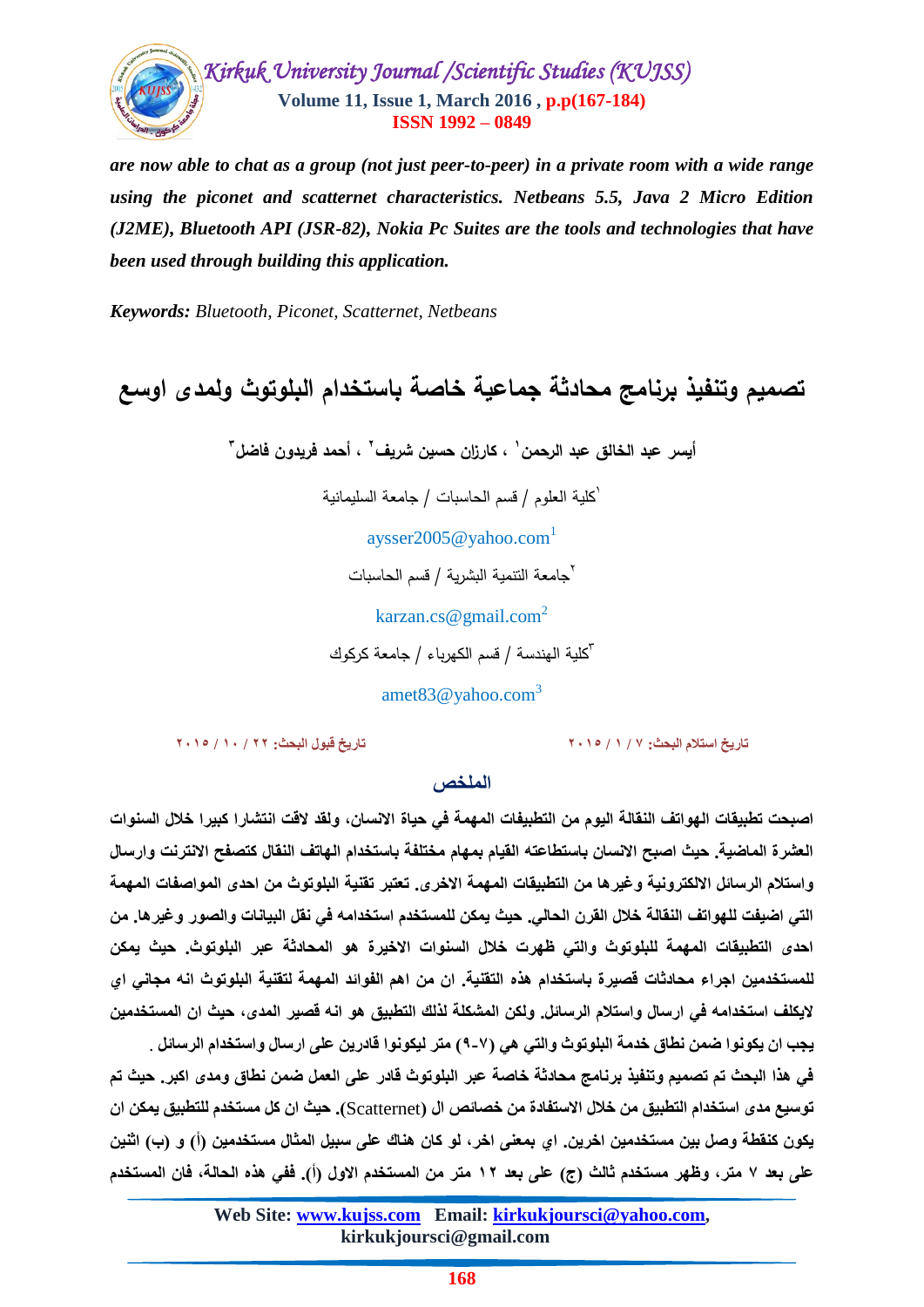# *Kirkuk University Journal /Scientific Studies (KUJSS)*  **Volume 11, Issue 1, March 2016 , p.p(167-184) ISSN 1992 – 0849**

الثالث (ج) يمكنه الموصول للمستخدم الاول من خلال المستخدم (ب). اى ان المستخدم الثان*ي* (ب) سيكون وسيطا بين المستخدمين الاول (أ) والمستخدم الثالث (ج). وبذلك نكون قد تجازونا مشكلة المسافة المحددة لاستخدام هذا تطبيق ال **)**Bluetooth**). ِٓٚ اٌفٛائذ االخزٜ ٌٍرطث١ك اٌّصُّ فٟ ٘ذا اٌثحس ٛ٘ اْ اٌّسرخذٓ١ِ لادرٓ٠ عٍٝ اٌّحادشح اٌعّاع١ح )اٞ اٙٔا الذمرصز عٍٝ اسرخذاِٙا تٓ١ ِسرخذٓ١ِ اشٓ١ فمط( فٟ غزفح خاصح ِع ِسافاخ ٚاسعح تاسرخذاَ اي** Piconet **و scatternet characteristics . الادوات والتقنيات التالية ( Netbeans 5.5), (Java 2 Micro Edition J2ME),** Bluetooth API JSR-82), (Nokia Pc Suites) هي التي استخدمت خلال بناء هذا التطبيق.

**اٌىٍّاخ اٌذاٌح:** Netbeans ,Scatternet ,Piconet ,Bluetooth**.**

# **1.INTRODUCTION**

 The mobile phone has become nowadays an inseparable part of our daily life. Considerably surpassing in number the amount of desktop computers, mobile phone technology has met great improvements in the last couple of years. It's use is not limited to communication, but can also serve for numerous other purposes whether for business , checking emails, paying for tickets, sending money transfers, taking pictures of your kids, watching soccer World Cup live, checking commodity pricing, and to emergency response to mobile Health. Mobile devices have become an essential tool to help us navigate our day [1]. The Mobile Operating System is responsible for managing physical resources, power consumption and communication interface. A mobile operating system is composed of the computer kernel, the power management facility, and the real-time kernel. The computer kernel is the entity that manages access to physical resources, such as CPU and disk space. The power management facility is responsible for reducing power consumption. The real-time kernel is responsible for managing the communication link [2]. The mobile application just like any other java application .It is a set of compiled class files. The basic outline of a mobile application is pretty much dedicated by the runtime system requirement and the API concepts (application programming interface, is a source code interface that an operating system , library or services provides to support request made by computer programs).As shown in Fig. $(1)$  an application can be in the following states [3]:

**1-Active:** The application is running and may use system resources.

**2-Paused:** The application is temporarily paused because another application needs all resources, e.g. an incoming phone call.

**3-Destroy:** The application has been terminated and all resources except for persistent memory need to be cleared.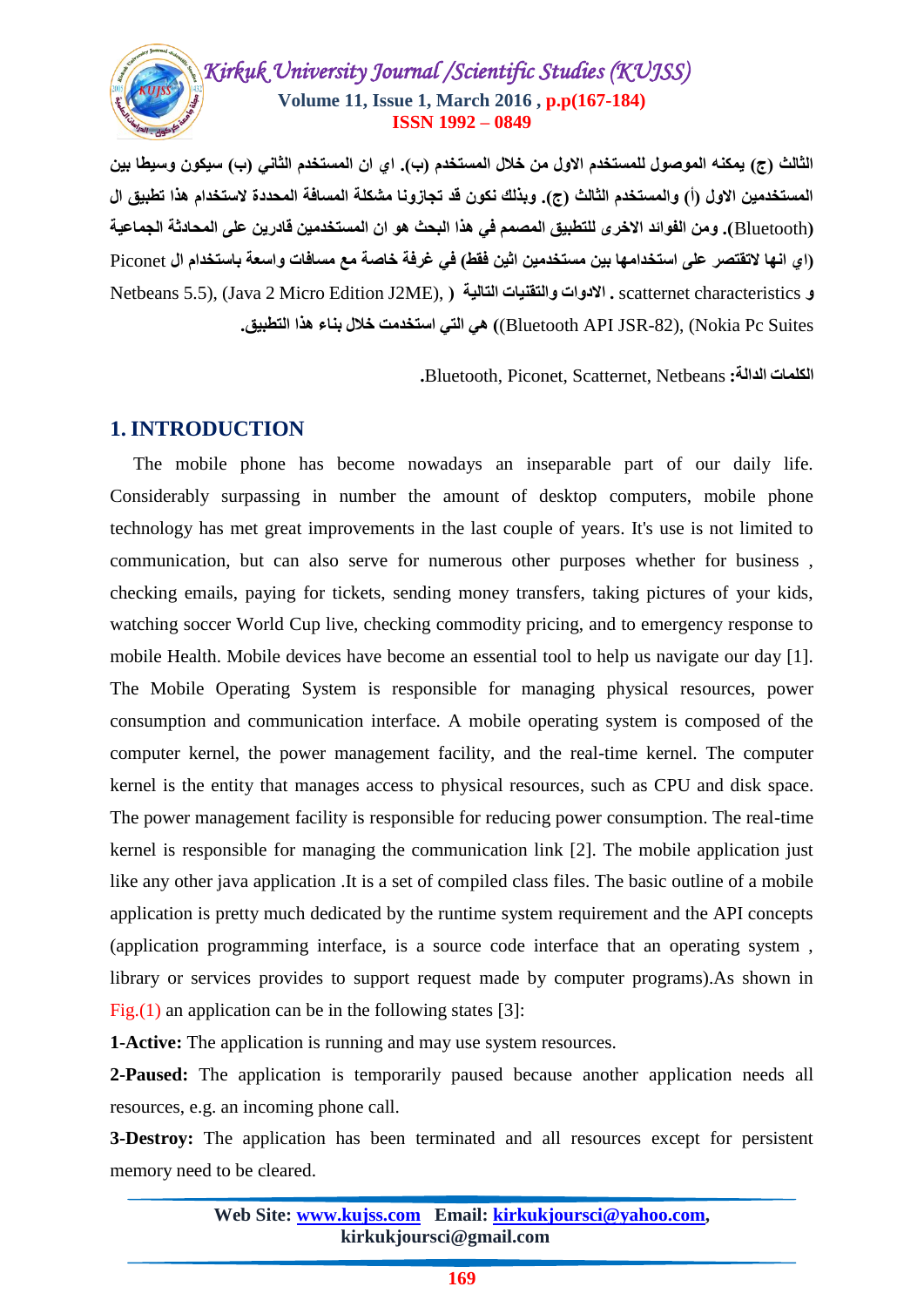



**Fig. (1):** An application States

### **2. MOBILE BLUETOOTH**

 Bluetooth is a short-range radio technology that enables wireless connectivity between mobile devices. It was initially developed by Swedish mobile phone maker Ericsson in 1994 as a way to let laptop computers make calls over a mobile phone. Since then, several companies have signed on to make Bluetooth the low-power short-range wireless standard for a wide range of devices.

 The three main goals for Bluetooth were: small size, minimal power consumption, and low price [4]. The technology was designed to be simple, and the target was to have it become a standard in wireless connectivity. Bluetooth radio operates in the unlicensed Industrial Scientific and Medical (ISM) band at 2.4 GHz. In some countries, this band is reserved for military use, but these countries have now begun freeing that band for general use. The maximum gross data rate is 1 Mbps. The range of Bluetooth depends on the power class of the radio.

 The devices which use a radio communications system, they do not have to be in line of sight of each other; they can even be far apart if the transmission has sufficient power as shown in Table (1) .

| <b>Maximum Permitted Power</b><br>Class<br>mW (dBm) |                         | Range<br>(approximate) |  |
|-----------------------------------------------------|-------------------------|------------------------|--|
|                                                     | Class 1 100 mW (20 dBm) | $~100$ meters          |  |
|                                                     | Class 2 2.5 mW (4 dBm)  | $~10$ meters           |  |
|                                                     | Class 3 1 mW (0 dBm)    | $~1$ meter             |  |

#### **Table (1):** The Bluetooth Classes [5]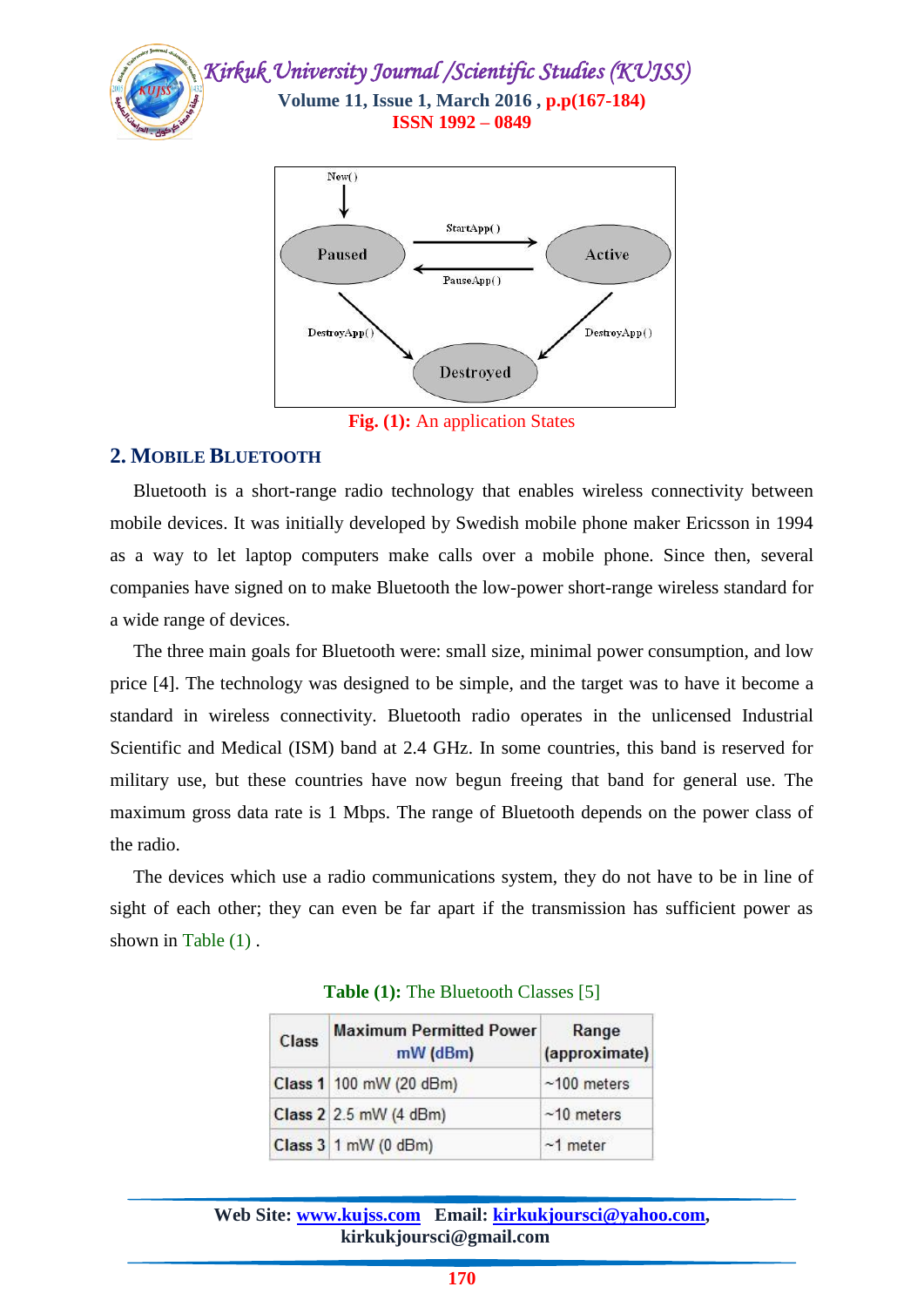

 Most devices are expected to use the class 2 radio that provides 4 dBm nominal output power, resulting in a range of up to 10 meters in an obstacle-free environment. This range is sufficient for cable-replacement applications. When a longer range is needed (e.g., in access points), a more powerful radio (class 1) can be used. Larger power consumption is not a problem if the device is a piece of fixed equipment. With mobile devices such as mobile phones, power-consumption issues are crucial and therefore class 2 is the only feasible option. The Bluetooth system consists of a radio unit, a link control unit, and a support unit for link management and host terminal interface functions see  $Fig.(2)$ . The Host Controller Interface (HCI) provides the means for a host device to access Bluetooth hardware capabilities. For example, a laptop computer could be the host device and a PC card inserted in the PC is the Bluetooth device. All commands from the host to the Bluetooth module and events from the module to the host go through the HCI interface. The protocol stack is above the radio and baseband hardware, partly residing in the Bluetooth unit and partly in the host device.

 A Bluetooth solution can also be implemented as a one-processor architecture (embedded solution) where the application resides together with the Bluetooth protocols in the same hardware. In that case, the HCI is not needed. This is a feasible implementation for simple devices such as accessories or micro servers [6].



**Fig. (2):** Bluetooth System

## **3. PROBLEM DESCRIPTION**

 The Bluetooth specification aims to allow Bluetooth devices from different manufacturers to work with one another, so it is not sufficient to specify just a radio system. Because of this, the Bluetooth specification does not only outline a radio system but a complete protocol stack to ensure that Bluetooth devices can discover each other, explore each other's services, and make use of these services. The Bluetooth stack is made up of many layers, as shown in  $Fig.(3)$ .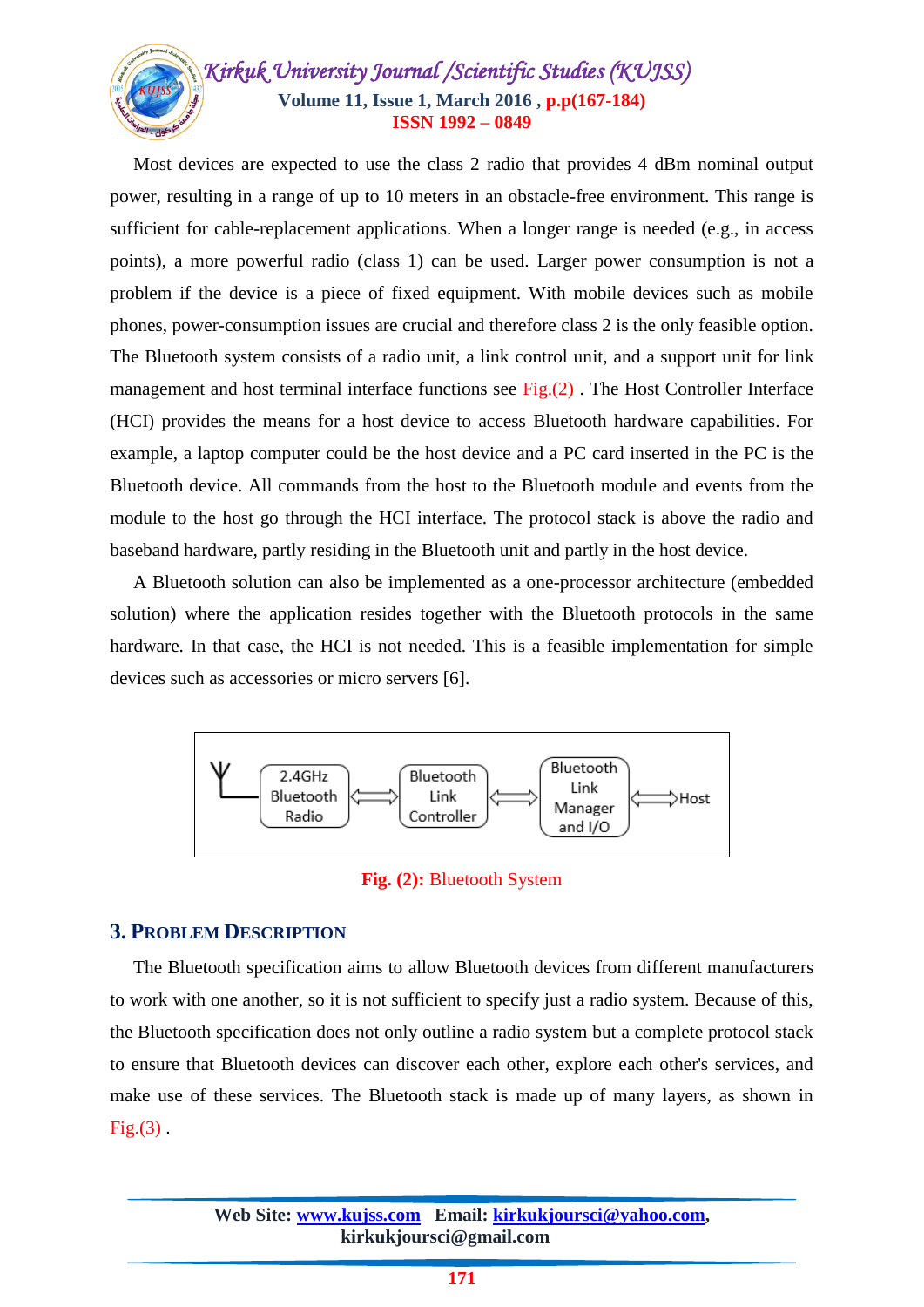



**Fig. (3):** The Bluetooth protocol stack [7]

 The Host Controller Interface (HCI) is usually the layer separating hardware from software and is implemented partially in software and hardware/ firmware. The layers below the HCI are usually implemented in hardware and the layers above the HCI are usually implemented in software. Note that resource constrained devices such as Bluetooth headsets may have all functionality implemented in hardware/firmware. Table (2) gives a short description of each layer shown in the Fig. (3) :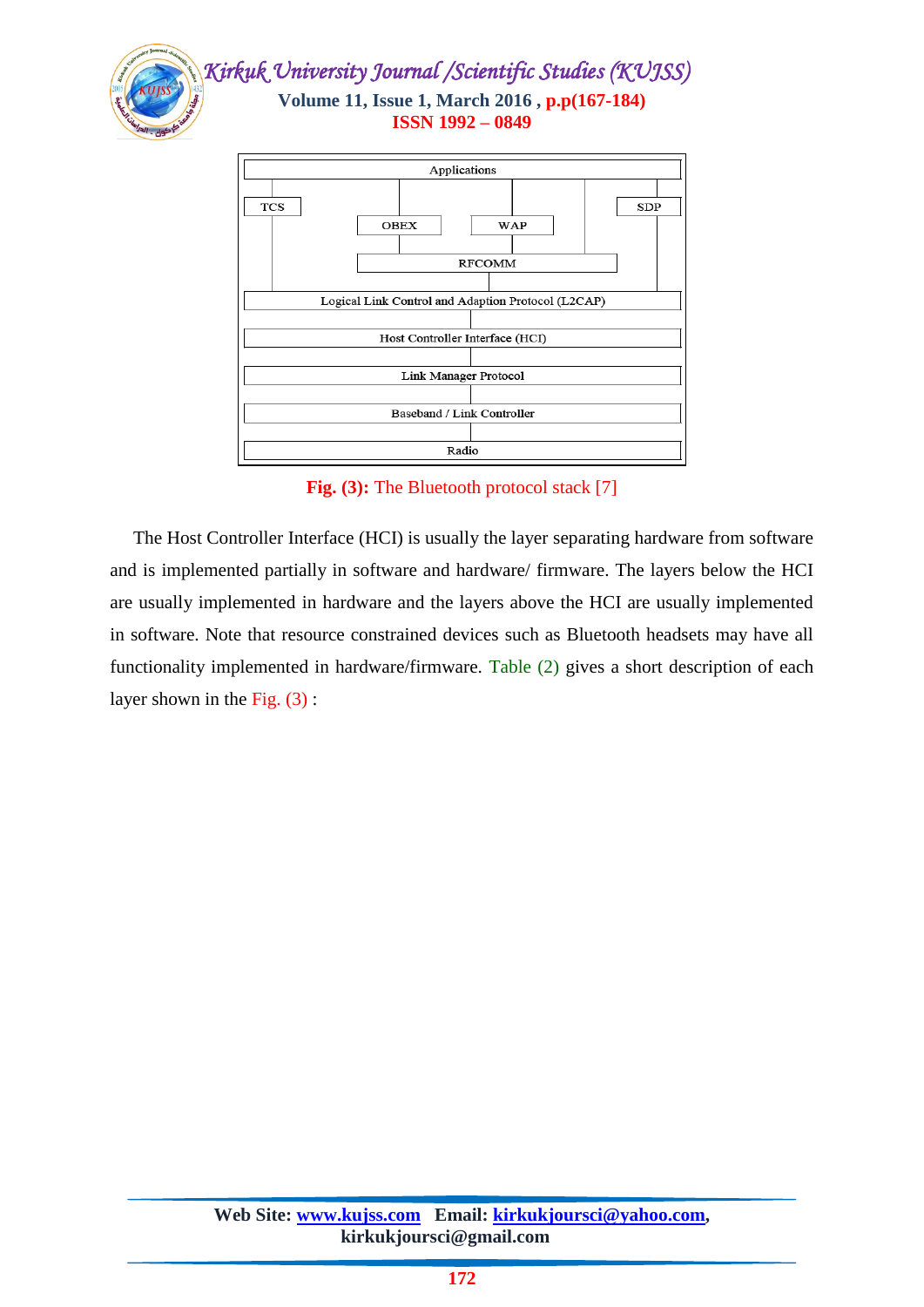

| <b>Layer</b>                                                                                                                                                                                                                     | <b>Description</b>                            |
|----------------------------------------------------------------------------------------------------------------------------------------------------------------------------------------------------------------------------------|-----------------------------------------------|
| Applications<br>Telephony Control System (TCS)<br>Service Discovery Protocol (SDP)<br>WAP and OBEX<br><b>RPCOMM</b><br>L <sub>2</sub> CAP<br><b>HCI</b><br>Link Manager Protocol<br><b>Baseband and Link Controller</b><br>Radio | Bluetooth profiles guide developers on how    |
|                                                                                                                                                                                                                                  | applications should use the protocol stack    |
|                                                                                                                                                                                                                                  | Provides telephony services                   |
|                                                                                                                                                                                                                                  | Used for service discovery on remote          |
|                                                                                                                                                                                                                                  | <b>Bluetooth devices</b>                      |
|                                                                                                                                                                                                                                  | Provide interfaces to higher layer parts of   |
|                                                                                                                                                                                                                                  | other communications protocols.               |
|                                                                                                                                                                                                                                  | Provides an RS-232 like serial interface.     |
|                                                                                                                                                                                                                                  | Multiplexes data from higher layers and       |
|                                                                                                                                                                                                                                  | converts between different packet sizes.      |
|                                                                                                                                                                                                                                  | Handles communication between the host and    |
|                                                                                                                                                                                                                                  | the Bluetooth module                          |
|                                                                                                                                                                                                                                  | Control and configures links to other devices |
|                                                                                                                                                                                                                                  | Controls physical links, frequency hopping    |
|                                                                                                                                                                                                                                  | and assembling packets.                       |
|                                                                                                                                                                                                                                  | Modulates and demodulates data for            |
|                                                                                                                                                                                                                                  | transmission and reception on air.            |

#### **Table (2):** Descriptions of Bluetooth protocol layers [8]

 Application developers do not need to know all the details about the layers in the Bluetooth stack. However, an understanding of how the Bluetooth radio works is of importance. The Bluetooth radio is the lowest layer of Bluetooth communication. The Industrial, Scientific and Medical (ISM) band at 2.4 GHz is used for radio communication. Note that several other technologies use this band as well. Wireless fidelity (Wi-Fi) technologies like IEEE 802.11b/g and kitchen technologies like microwave ovens may cause interference in this band. The Bluetooth radio utilizes a signaling technique called Frequency Hopping Spread Spectrum (FHSS). The radio band is divided into 79 sub-channels. The Bluetooth radio uses one of these frequency channels at a given time. The radio jumps from channel to channel spending 625 microseconds on each channel. Hence, there are 1600 frequency hops per second. Frequency hopping is used to reduce interference caused by nearby Bluetooth devices and other devices using the same frequency band. Adaptive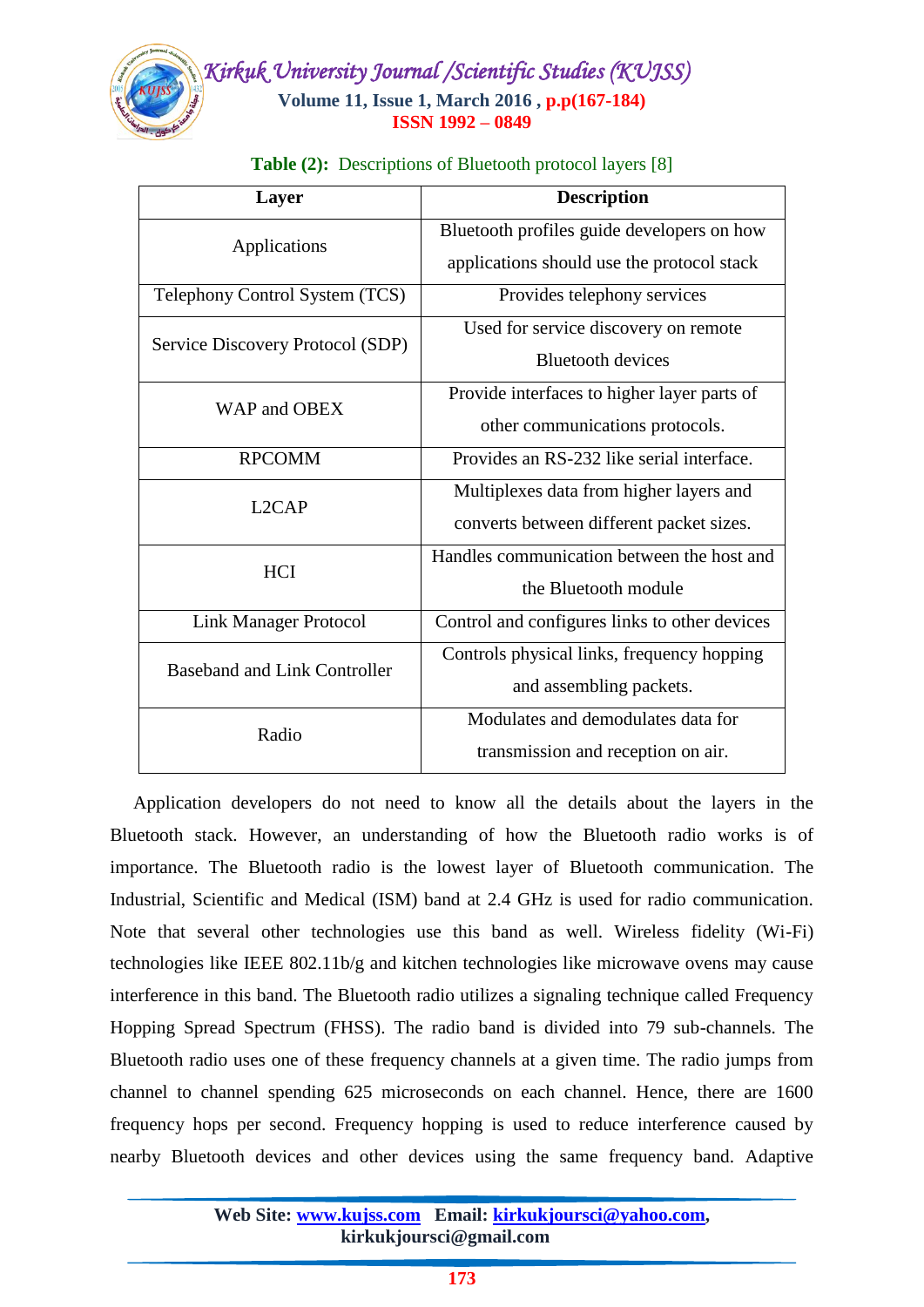

Frequency Hopping (AFH) is introduced in the Bluetooth 1.2 specification and is useful if your device communicates through both Bluetooth and Wi-Fi simultaneously (e.g. a laptop computer with both Bluetooth and Wi-Fi equipment). The frequency hopping algorithm can then avoid using Bluetooth channels overlapping the Wi-Fi channel in use, hence avoiding interference between your own radio communications. Every Bluetooth device is assigned a unique Bluetooth address, being a 48-bit hardware address equivalent to hardware addresses assigned to regular Network Interface Cards (NICs). The Bluetooth address is used not only for identification, but also for synchronizing the frequency hopping between devices and generation of keys in the Bluetooth security procedures [9]. Last seven years, many applications have been developed by using Bluetooth technology. One of those applications was the chatting over Bluetooth peer-to-peer. The limitation of the application was the short range of it, which means, the users should be within the range of the Bluetooth, about 7-9 meter, to be able to send and receive massages [10].

## **4. Proposed Approaches by Using Piconet and Scatternet Characteristics**

 A piconet is the usual form of a Bluetooth network and is made up of one master and one or more slaves. The device initiating a Bluetooth connection automatically becomes the master. A piconet can consist of one master and up to seven active slaves. The master device is literally the master of the piconet. Slaves may only transmit data when transmission-time is granted by the master device, also slaves may not communicate directly with each other and all communication must be directed through the master. Slaves synchronize their frequency hopping with the master using the master's clock and Bluetooth address.



#### **Fig. (4):** A typical piconet

 Piconets take the form of a star network, with the master as the center node as shown in Fig. (4) . Two piconets may exist within radio range of each other. Frequency hopping is not synchronized between piconets, hence different piconets will randomly collide on the same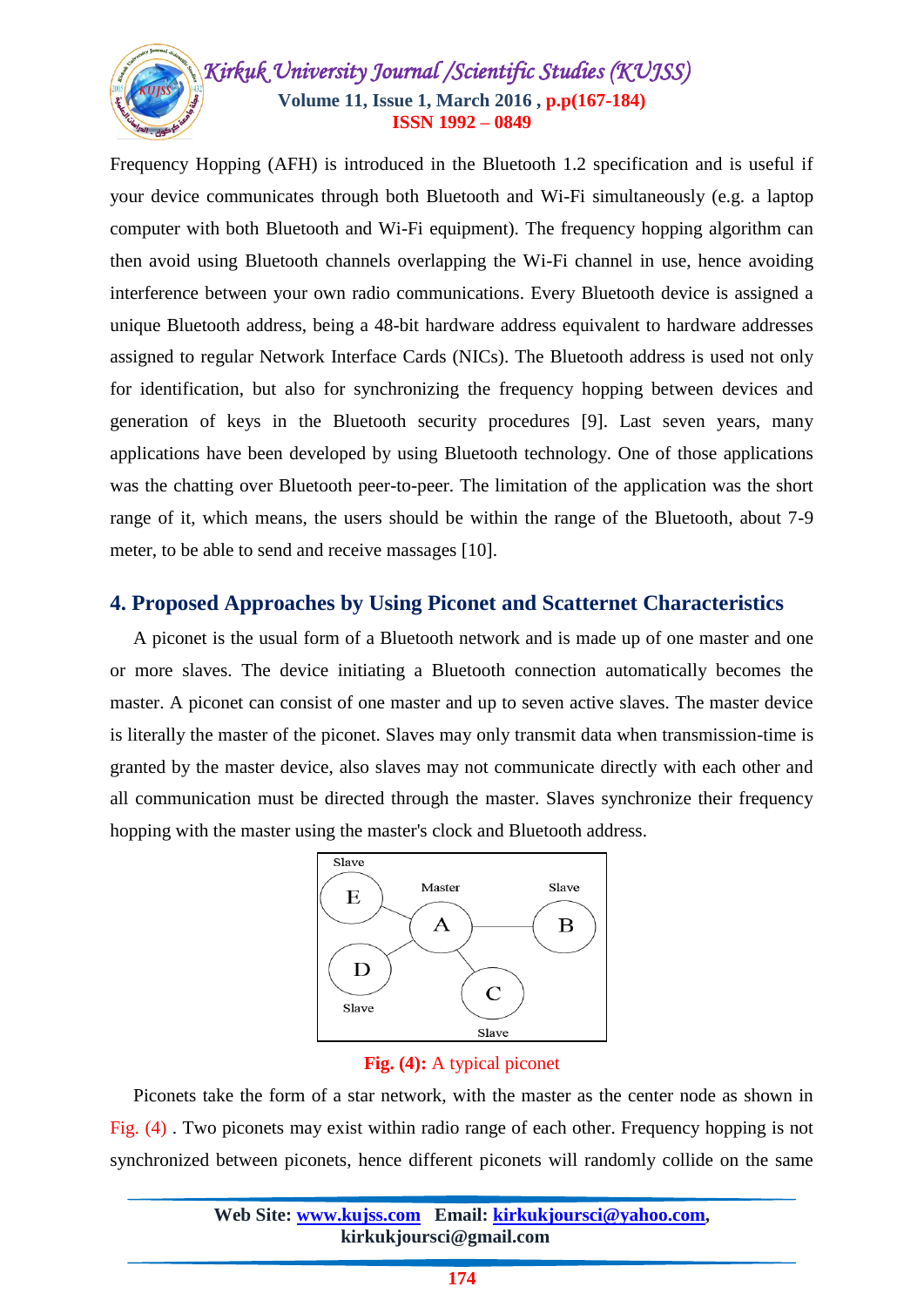

frequency. When connecting two piconets the result will be a *scatternet.* Fig. (5) shows an example, with one intermediate node connecting the piconets. The intermediate node must time-share, meaning it must follow the frequency hopping in one piconet at the time. This reduces the amount of time slots available for data transfer between the intermediate node and a master; it will at least cut the transfer rate in half. It is also important to note that neither version 1.1 nor version 1.2 of the Bluetooth specification defines how packets should be routed between piconets. Hence, communication between piconets cannot be expected to be reliable.



**Fig. (5):** Scatternet

 Role-switching enables two devices to switch roles in a piconet. Consider the following example: You have two devices A and B. Device A connects to device B, hence, device A becomes the master of the piconet consisting of devices A and B as shown in the Fig. (6) :



**Fig. (6):** Piconet with two nodes

 Then a device C wants to join the piconet. Device C connects to the master device, A. Since device C initiated the connection it will automatically become the master of the connection between device C and device A. We now have two masters; hence, we have two piconets. Device A is the intermediate node between these piconets, being the master for device B and the slave for device C, as seen in Fig.  $(7)$ . Fig.  $(8)$  shows that a role-switch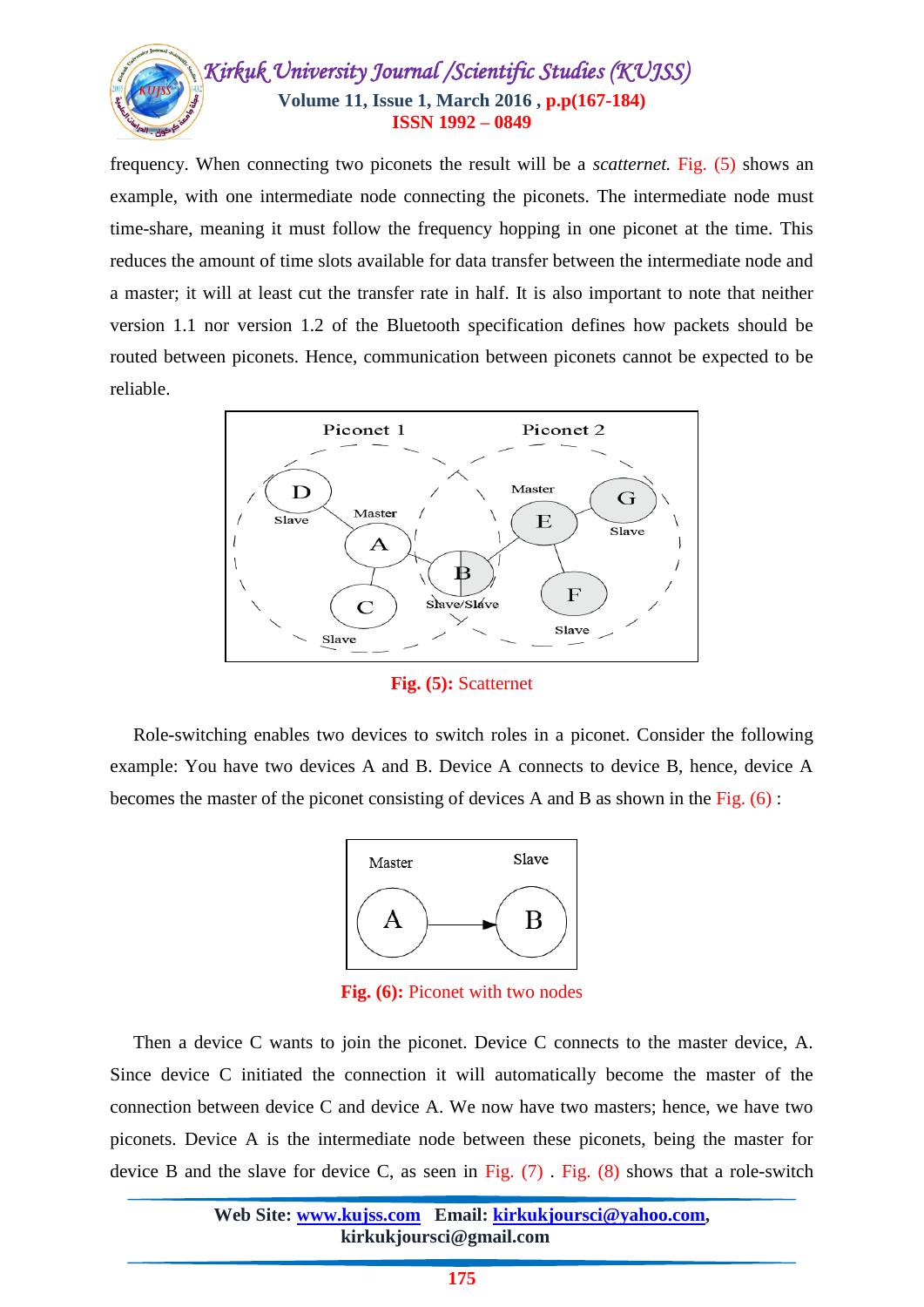

between device A and device C will give us one piconet where A is the master and both B and C are slaves. We see that when a new device wants to be part of a piconet we actually need a role-switch to make this happen, else we get a scatternet [9].



**Fig. (7):** Scatternet with 3 nodes



**Fig. (8):** Piconet with 3 nodes

# **5. Bluetooth Links**

 Two types of physical links are defined in version 1.1 of the Bluetooth specification, Synchronous Connection Oriented (SCO) links and Asynchronous Connectionless (ACL) links [11]. The SCO and ACL links are part of the base band specification. SCO links are intended for audio transmission. When setting up a SCO link time slots are reserved for transmission of data, thus providing a Quality of Service (QoS) guarantee. Lost or erroneous packages are not re-transmitted which makes sense for voice transmissions. All SCO links operate at 64 kbps. A master device can have up to three simultaneous SCO links at a time, all to the same slave or to different slaves. Slave devices can have up to three SCO links to the Master device. ACL links are intended for data communication. An ACL link provides errorfree transmission of data which means that lost or erroneous packets are re-transmitted. No QoS guarantee is provided. The maximum data rate at the application level is around 650 kbps for an ACL link. A master device can have a number of ACL links to a number of different devices, but only one ACL link can exist between two devices.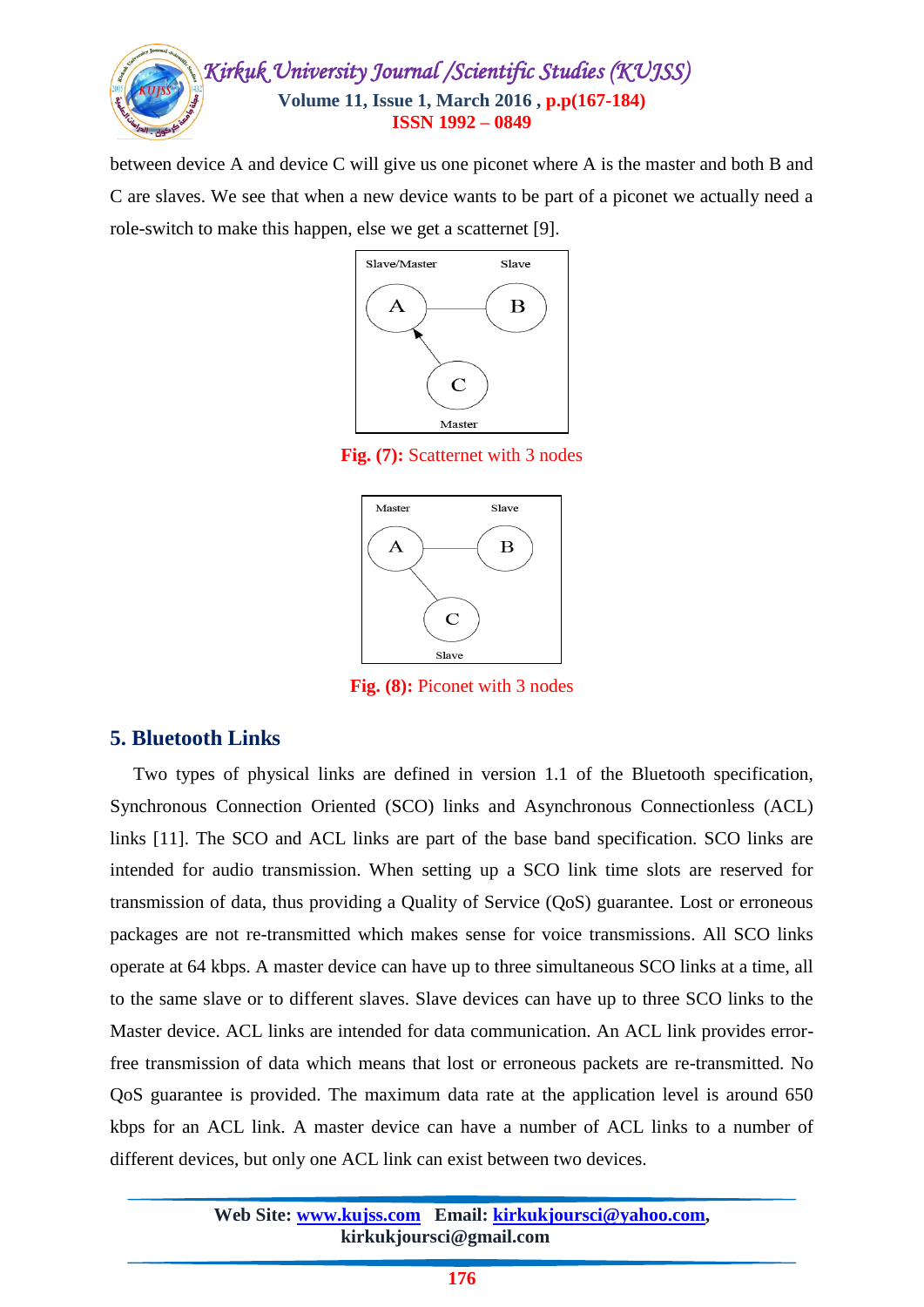

 User data is usually transferred to and from the Logical Link Control and Adaption Protocol (L2CAP) layer of the Bluetooth stack. Application developers usually refer to L2CAP and RFCOMM links when talking about Bluetooth links. To be precise, L2CAP and RFCOMM are separate layers in the Bluetooth stack which rely on an ACL physical link for data transmission.L2CAP provides multiplexing between different higher layer protocols over a single physical ACL link, enabling several logical data links to be set up between two Bluetooth devices. L2CAP also provides segmentation and reassembly of packets from higher layers. Different protocols use different packet sizes, some of these may need to be segmented in order to be sent over an ACL link due to package size constraints. An ACL packet can have a maximum of 339 bytes of payload data, while an L2CAP packet can have a maximum of 65,535 bytes of payload data. The RFCOMM layer emulates RS-232 serial ports and serial data streams. RFCOMM relies on L2CAP for multiplexing multiple concurrent data streams and handling connections to multiple devices. The majority of Bluetooth profiles make use of the RFCOMM protocol because of its ease of use compared to direct interaction with the L2CAP layer [12].

#### **6. The Service Advertisement And Discover**

 A Bluetooth device may offer services for other devices to connect to other devices themselves and make use of their services. A Bluetooth device that offers services to others is known as a server, and the user is known as a client.

 A Bluetooth server makes services available by means of process known as Service Advertisement – information about the new service is provided to any other Bluetooth devices that wish to query it. It does not necessarily guarantee that an attempted connection will be successful. When an application advertises its ability to accept connections, an entry is placed in the device's Bluetooth Service Discovery Database (SDDB). Regardless of the type of service provided, a Bluetooth service advertisement will consist of the following information:

**1. Port:** The port number an incoming connection will be accepted on. Many applications can advertise their services on a device, with each accepting a connection on a specified port.

**2. Class ID:** A class ID that will provide information on the type of service provided.

**3. Availability:** The availability of this service. When an application accepts an incoming connection, it will mark its entry in the Service.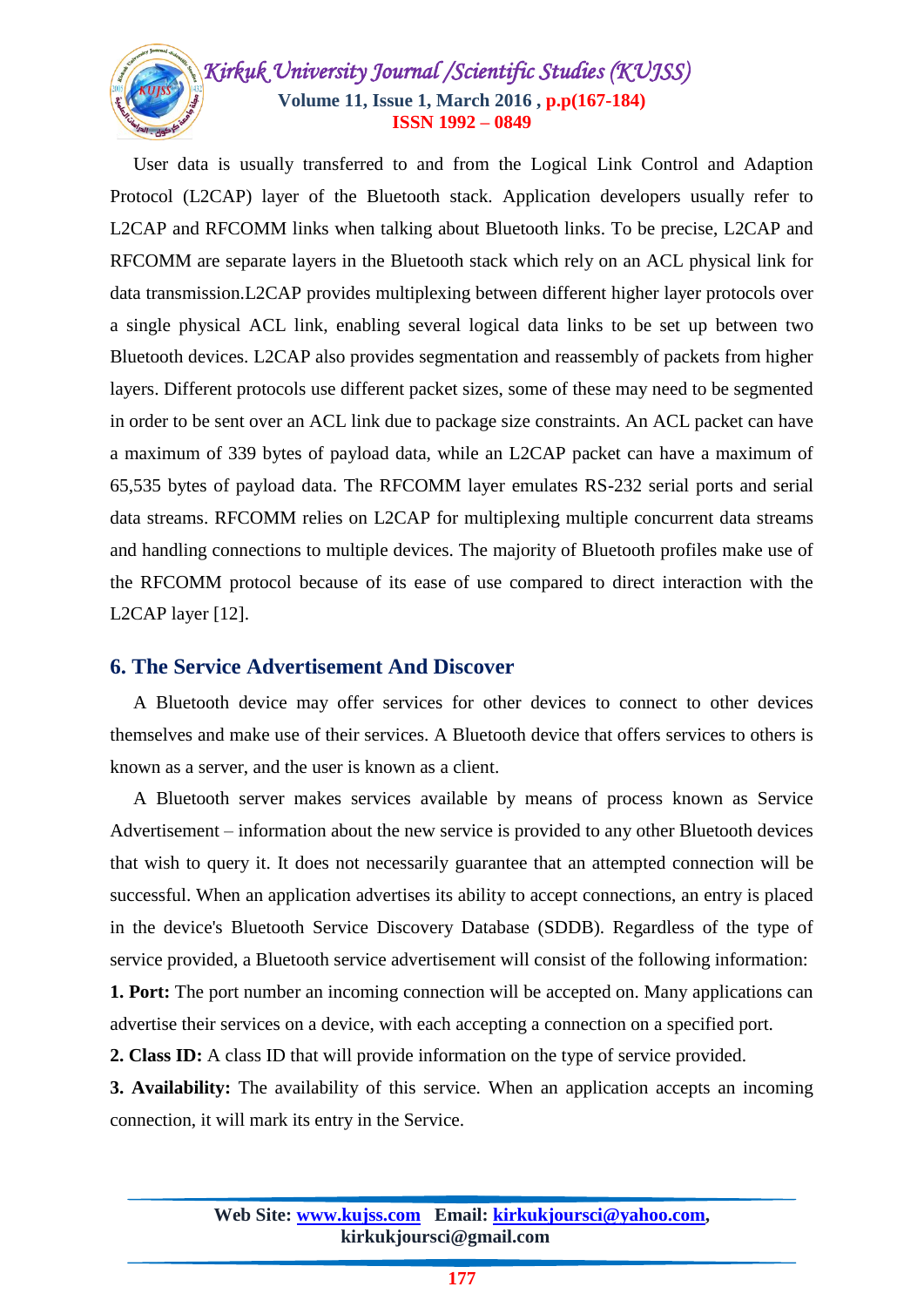

 Discovery Database is not available. This will inform any other devices that may wish to connect that it is currently occupied. Most entries will also contain user-readable text to explain the type of service they offer, and it is even possible to provide a graphical icon for a service. On the client side, an attempt to make a Bluetooth connection is typically preceded by a process of searching for local Bluetooth-enabled devices and querying the services they provide. This process is known as Service Discovery [13].

# **7. The Proposed System Design**

 The main aim of the proposed system is to design and implement a mobile chatting over Bluetooth, as a group (not peer-to-peer), by using the Piconet and Scattering characteristics to extend the range of the application.

 Fig. (9) shows the address book flowchart. In this part of the project, we created a MIDP project for the mobile client application using Java 2 Micro Edition program, Java platform, Micro Edition is a common language used for developing the mobile applications providing a flexible environment for the application running on mobiles and other embedded phones devices.

In this designed application, the user will have six choices to use.

- **1.** Enter the Name.
- **2.** Chat.
- **3.** Clear.
- **4.** About the program.
- **5.** Help.
- **6.** Exit.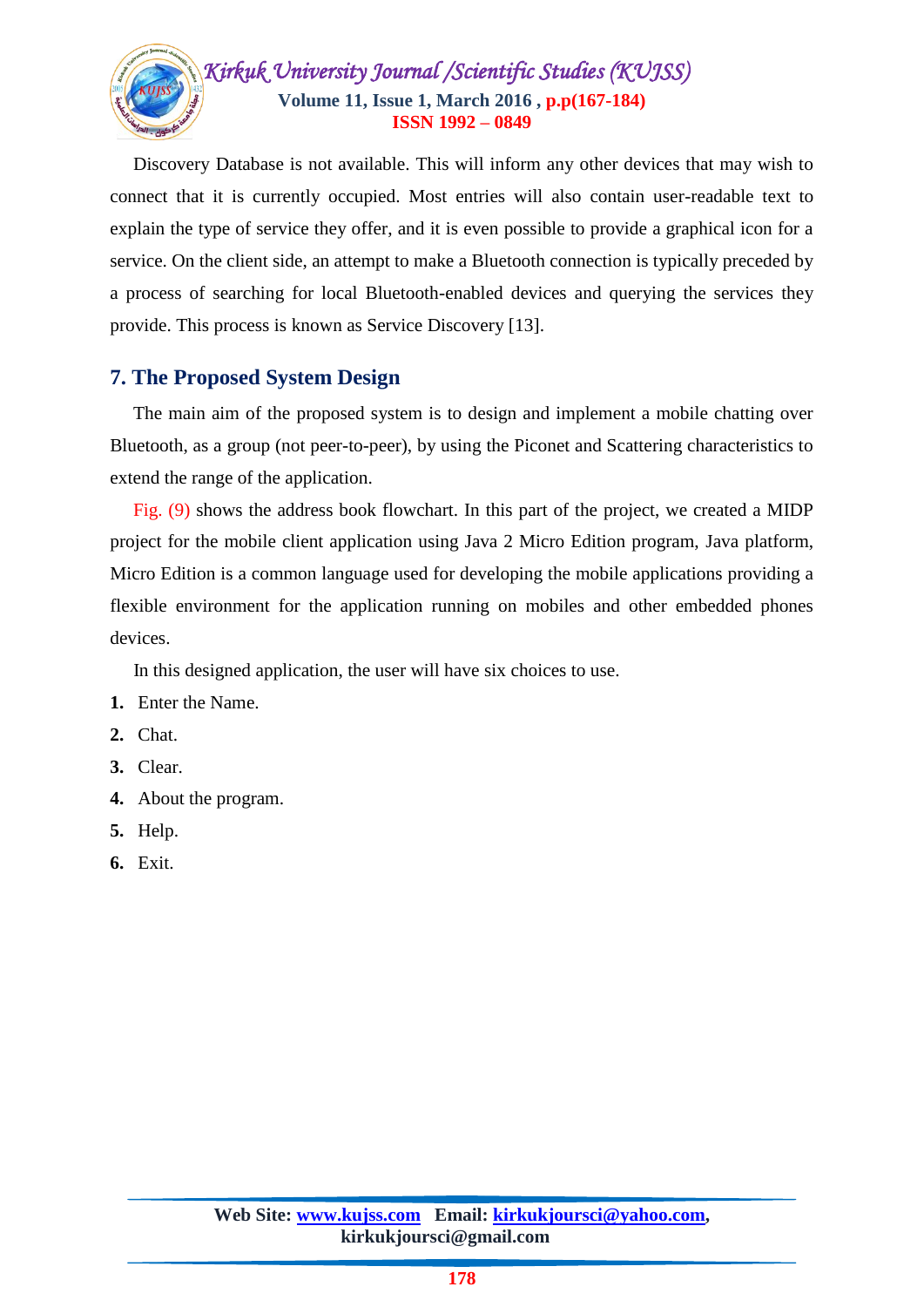



**Fig. (9):** The Proposed Main Menu Client Application Flowchart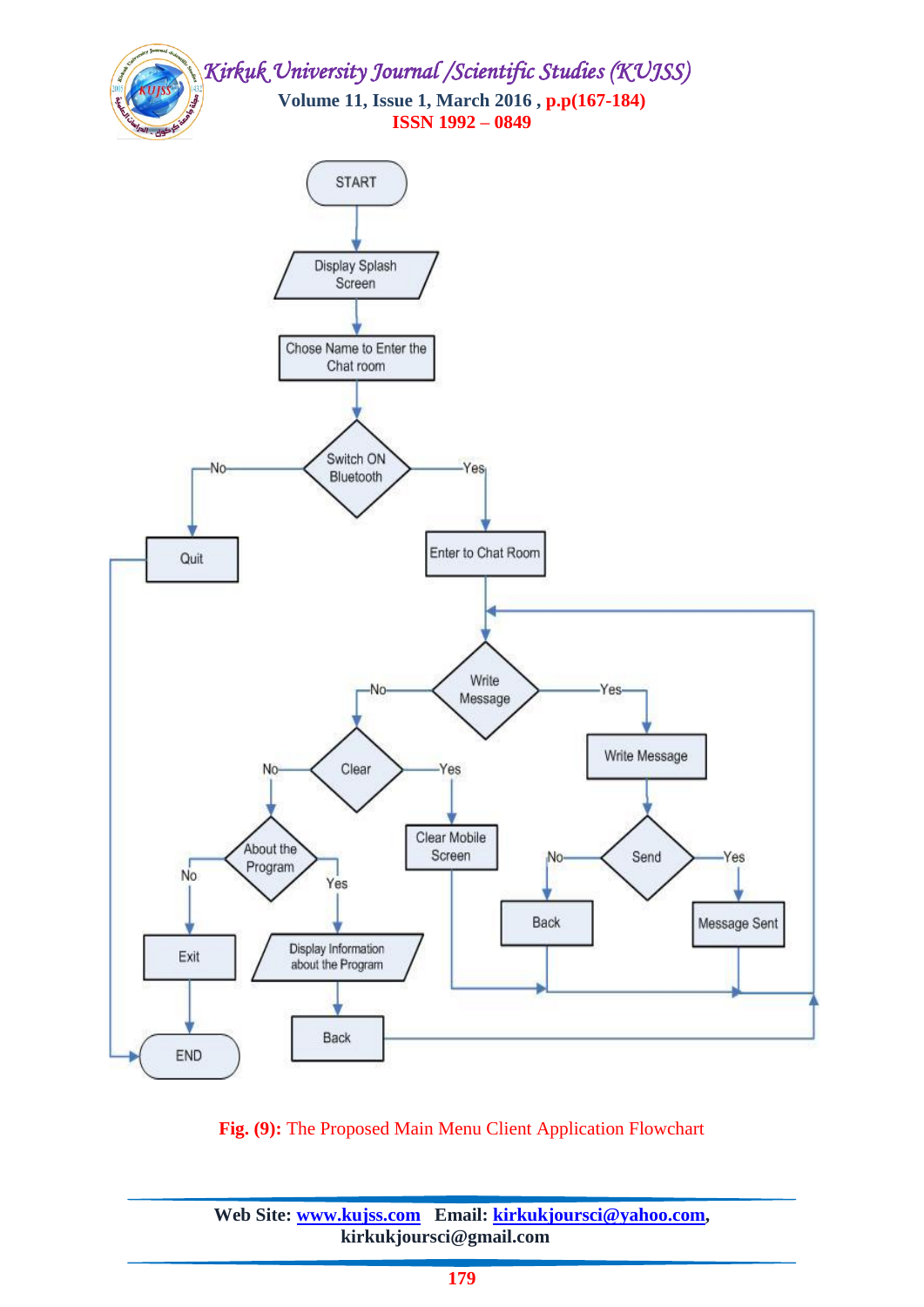

# **8. The System Implementation**

 Users of this application have to download and install the application on their devices. After installing the application, the icon of the new application can be seen in the application menu of each device.



**Fig. (10):** The Intro Screen for the Application

 After installing the application on the mobile client, a user can see that the icon of the application is created on the mobile device. By clicking on the application's icon, the starter screen will appear. Fig. (10) contains the start or intro screen for the application which just appears for few seconds. Then, automatically will disappear to show the next screen.

 Fig. (11) is showing the option of choosing and entering the nick name of the chatting over Bluetooth. In this part, the user will enter the name, and the name will be the same name of the chatting for the current user.

| $T_{\text{full}}$    | 登画 |
|----------------------|----|
| Login                |    |
| Enter Your NickName: |    |
| <b>Your NickName</b> |    |
|                      |    |
|                      |    |
|                      |    |
|                      |    |
|                      |    |
|                      |    |
|                      |    |
|                      |    |
|                      |    |
|                      |    |
|                      |    |

**Fig. (11):** Add new part of the Application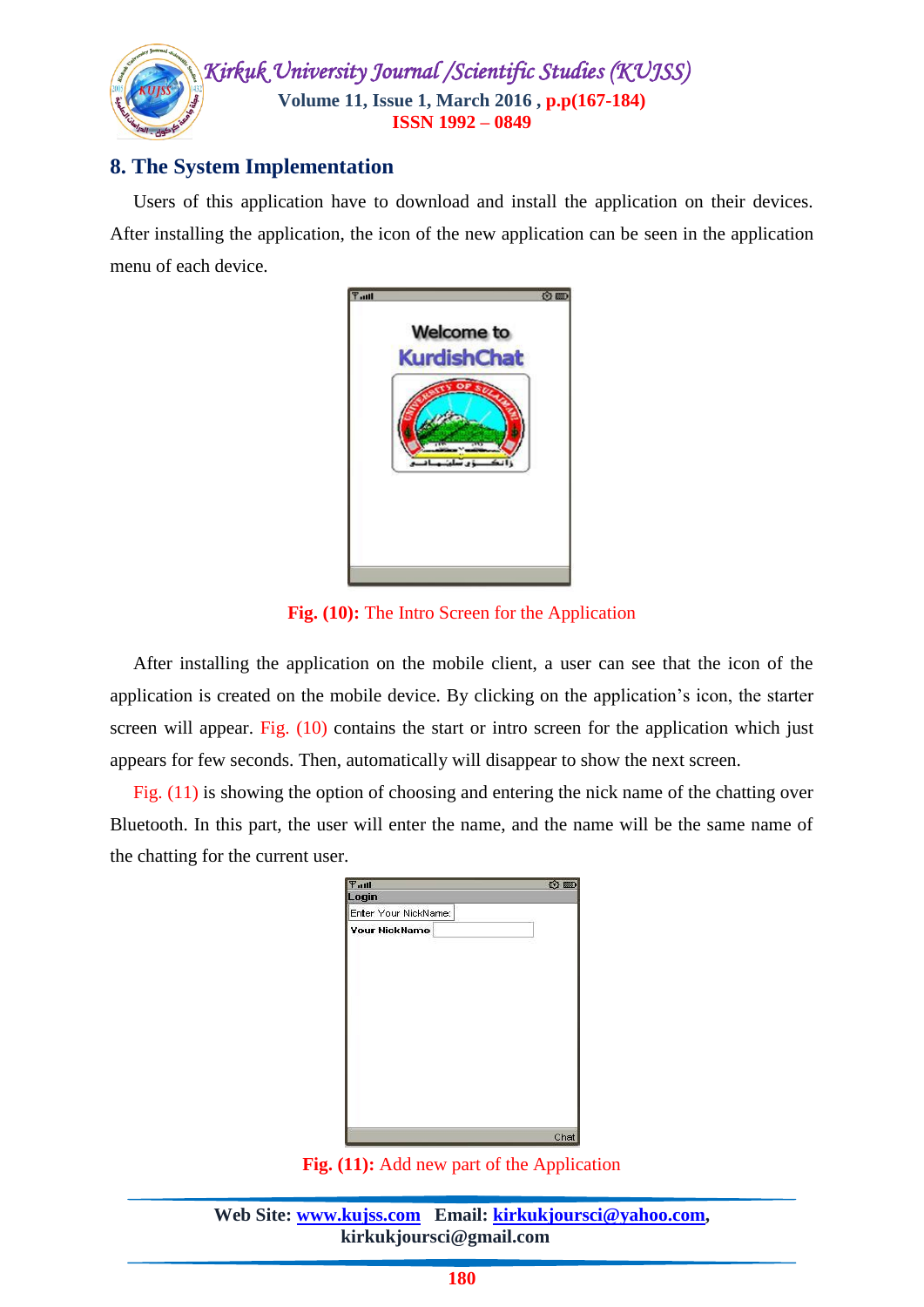| You can start chatting now<br>Ready to accept connection. Wait |
|----------------------------------------------------------------|
|                                                                |
|                                                                |
|                                                                |
|                                                                |
|                                                                |
|                                                                |
|                                                                |
|                                                                |
|                                                                |
|                                                                |
|                                                                |
|                                                                |
|                                                                |

**Fig. (12):** Enter the Nick Name

As shown in Fig. (12), when the user select and add his\her name for chatting, this notification will appear to show that the user is ready to accept and connect with any other device.

| lin."                      | 憠                                                          |  |
|----------------------------|------------------------------------------------------------|--|
| You can start chatting now | Ready to accept connection. Wait                           |  |
|                            | Menu                                                       |  |
|                            | 1 Write<br>2 Clear<br><b>3</b> About KurdishChat<br>4 Exit |  |
|                            | Menu                                                       |  |

**Fig. (13):** About the Application

 Fig. (13) is showing some details about the program. It includes short information about the application and the year of developing it.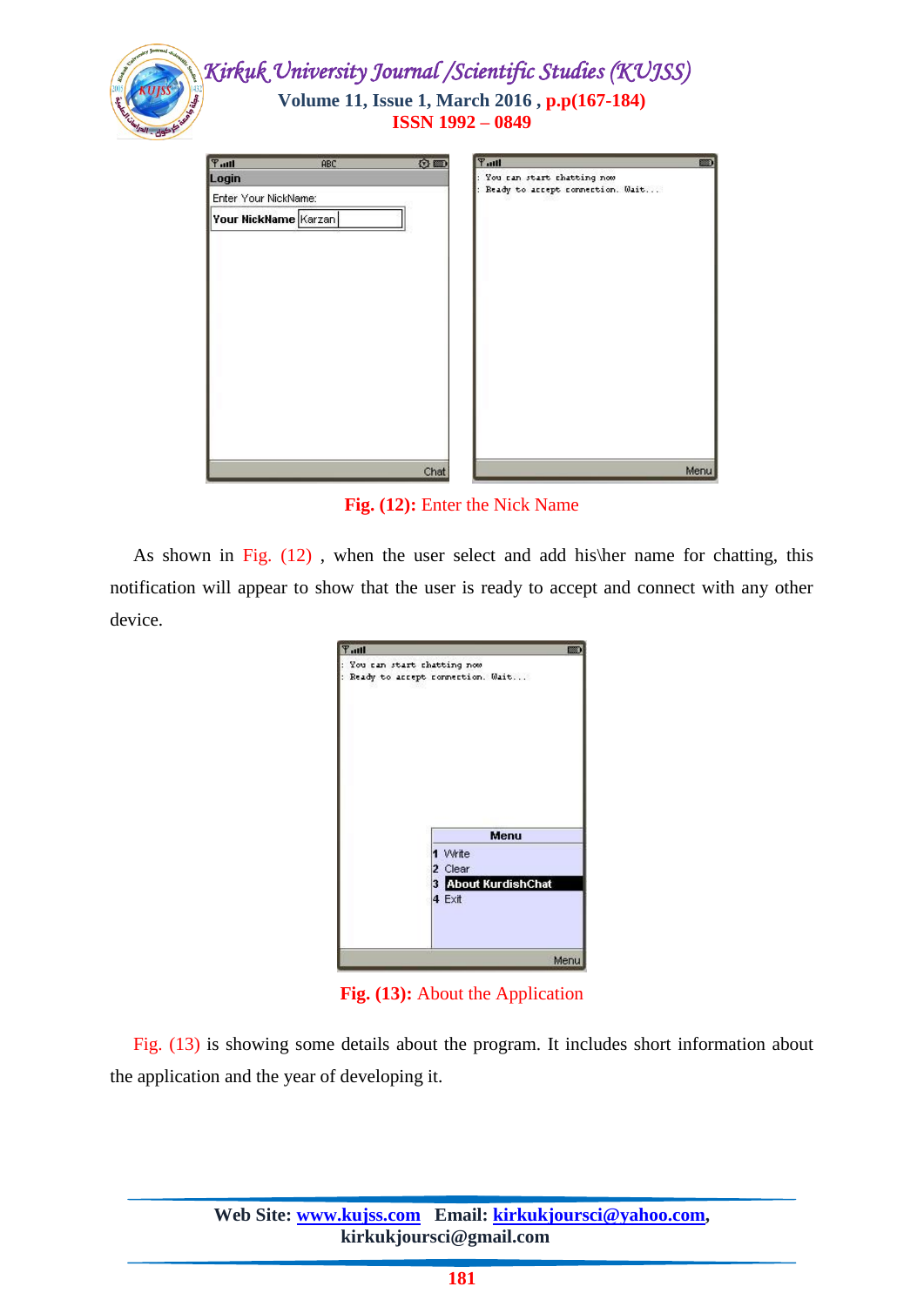

**Fig (14):** clear of the mobile screen

As shown in Fig. (14), when the mobile screen is going to be full with previous massages, the user can clear and delete all of them by selecting the clear option.



**Fig. (15):** The help of the application

As shown in Fig. (15), any user can use this branch of the application to read the help file that will assist the users to use this application.

**Fig. (16):** The End of the Application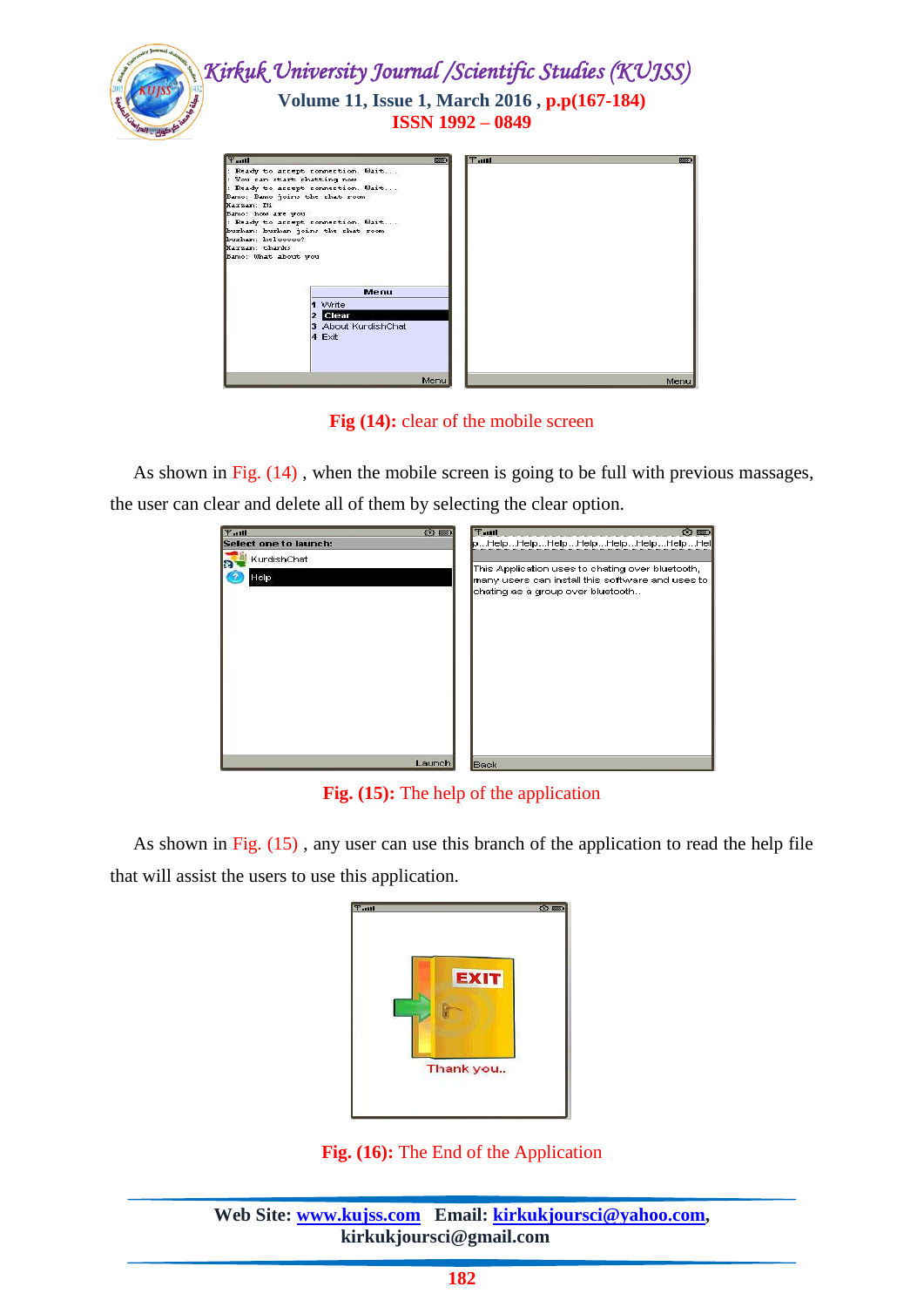

 Fig. (16) shows the end screen of using our application. Also, it will appear for few seconds and automatically disappear.

# **9. Conclusions and Future Work**

 The most important points which is concluded throughout designing and implementation of this software are:-

**1.** By using this application, a user can improve a security. By using a private chatting room, a user will not be able to use this application without installing the application on his or her mobile phone, and user client cannot copy the application from a mobile device to another.

**2.** The distance problem of using the Bluetooth between devices has been solved by using intermediate users for connection.

**3.** The ability of chatting as a group over Bluetooth, not peer-to-peer.

**4.** It is completely free. The users of this application can chat as a group with no charge or fee.

 The future works can be progressed to include many new parts using updated technologies and tools. The main future work can be developing the proposed software application to support files and pictures. In order to transfer not only messages, but also some other types of files. The same application can be developed to include image, audio, video clips also.

# **References**

**[1]** M. Barakat, et al., *"Mobile programming using PyS60: three designs, one Implementation"*. ITF32508 (2008). [Online]. Available:

[http://www.ia.hiof.no/~gunnarmi/bachelors/barakat2008mpu.pdf.](http://www.ia.hiof.no/~gunnarmi/bachelors/barakat2008mpu.pdf) [Accessed: Jan. 10, 2015].

**[2]** P. Layne, "*Software Architecture for Mobile Computing*", Master Thesis in Computer Science and information System department, University of Jyvaskyla, Oct. 1999.

**[3]** A. Abdul Khaliq ,"*Design and Implementing a Private SMS using GPRS*", Thesis submitted to the Council of the College of Science, Sulaimani University in partial Fulfillment of the Requirements for the degree of Master of Science in Computer Science, September 2008

**[4]** O. Kasten , and M. Langheinrich , "*First experiences with bluetooth in the smart-its distributed sensor network*" Workshop on Ubiquitous Computing and Communications, In Proc. PACT 2001, Oct. 2001.